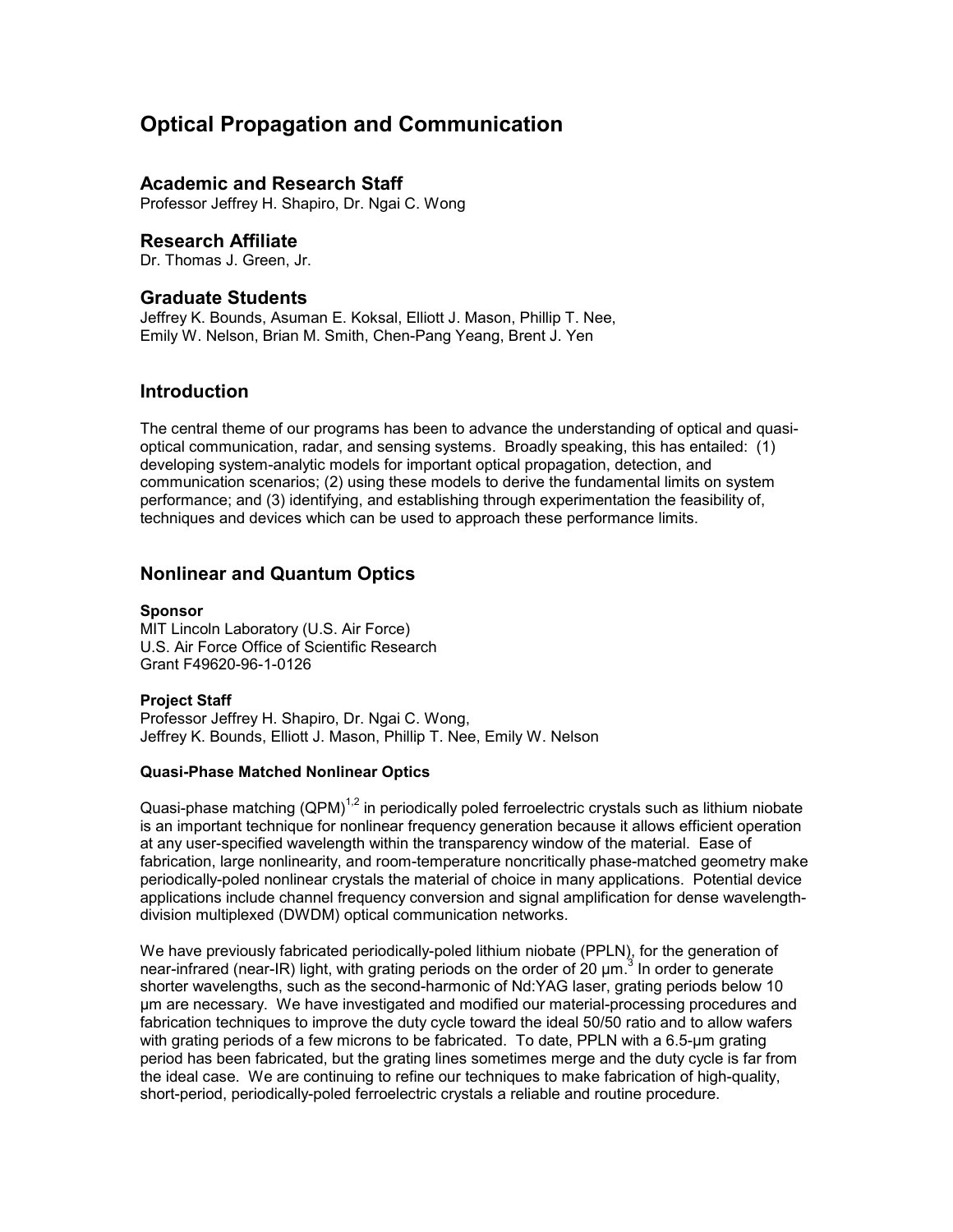We have also investigated periodic poling of different ferroelectric materials. Periodically-poled lithium tantalate (PPLT) is similar to PPLN, but it affords the advantages of shorter cutoff wavelength (near 300 nm) and a higher damage threshold. PPLT is therefore more suitable for ultraviolet (UV) generation and for high-power applications. We have found that PPLT is easier to fabricate in that the grating lines are better defined and the spread of the grating lines are less than those in PPLN. However, PPLT has the disadvantage of having a nonlinear coefficient that is only half that of PPLN. We plan to test the use of PPLT for high-power nonlinear frequency conversion in the 1.5 and 3 µm IR regions.

For deep-UV generation, we have investigated periodic poling of barium magnesium fluoride  $(BaMgF<sub>4</sub>)$ , which is transparent down to 150 nm. We have successfully poled BaMgF<sub>4</sub> crystal wafers with grating periods of 21.1 and 19.2 um. Initial second-harmonic generation of 532 nm, performed at MIT Lincoln Laboratory by Dr. Scott Buchter, indicated a reasonable amount of conversion efficiency that was within 50% of the expected value for the nonlinear *d* coefficient of 0.03 pm/V. Potential applications for periodically-poled BaMg $F_4$  include inspection and sensing for next-generation optical lithography in the deep-UV region.

#### **Quantum Information and Communication**

We have embarked on new research in the area of quantum information and communication technology. This work is intended to enable quantum-mechanical information transmission, storage, and processing, for future applications in quantum cryptography, quantum teleportation, quantum networking. Optical realizations of some of these schemes rely on polarization entanglement of a pair of photons. We have initiated research to develop a high-flux source of polarization-entangled photons for use in a variety of quantum-communication experiments, which we intend to perform in the near future.

A parametric downconverter can be used to produce pairs of entangled photons, but the resulting low rate of photon-pair generation has hindered proof-of-principle experiments. This problem is exacerbated if the photon pairs are to transfer their entanglement to a trapped-atom quantum memory, because the relevant pair-generation rate becomes that for photons within the bandwidth of the memory's high-*Q* optical cavity. The best narrowband pair-generation rate, for a parametric downconverter, can be inferred to be at most 15  $s^{-1}$ , within a 30-MHz bandwidth at 702-nm wavelength, using 150 mW of pump power and very high numerical-aperture optics. $4$ 

We have recently shown, theoretically, that the signals and idlers from a pair of sub-threshold optical parametric oscillators (OPOs) can be combined to produce an ultrabright source of narrowband polarization-entangled photons.<sup>5</sup> For OPOs using periodically-poled potassium titanyl phosphate (PPKTP), we estimate that the pair production rate is 1.5  $\times$  10<sup>6</sup> s<sup>-1</sup> within a 30-MHz bandwidth at a 795-nm center wavelength using only 10 mW of pump power. Many quantum information applications will be enabled by development of such a low-power, ultrabright source of entangled photon pairs.

We have been setting up an experiment to demonstrate the use of a bulk-KTP OPO for the generation of high-brightness entangled-photon pairs at 1.06 µm. The ring-cavity dual-OPO system will be pumped in two counter-propagating directions by the second-harmonic of a diodepumped YAG laser at 532 nm. The entangled photon pairs will be detected using a pair of Si avalanche photodiodes operated in the geiger mode for single-photon detection. The 1.06 µm source serves as a test system for the next-generation PPKTP-based source at 795 nm, the wavelength of an <sup>87</sup>Rb trapped-atom quantum memory.

#### **Terahertz Optical Frequency Comb Generation**

In order to provide precisely known wavelength channels for characterizing the spectral performance of channel-dropping filters and to facilitate difference frequency measurements in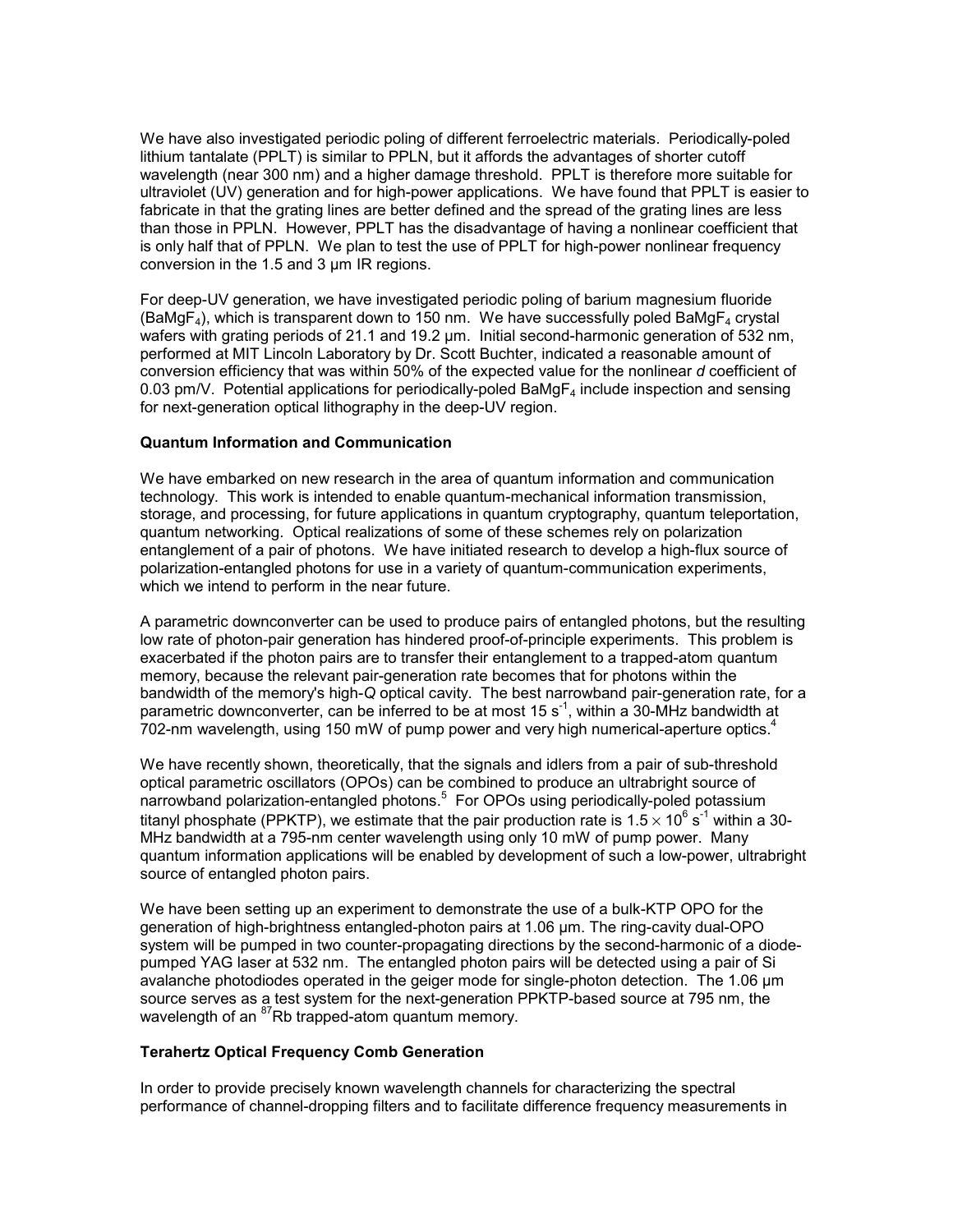the terahertz range, we have developed an optical frequency comb generator. This comb generator is based on an efficient design for an electro-optic phase modulator. By incorporating a microwave waveguide resonator structure in a lithium niobate or lithium tantalate electro-optic modulator, the phase velocities of the microwave and optical fields can be matched to maximize the electro-optic modulation at a user-specified microwave frequency. Placing the modulator inside an optical cavity that is resonant for the input optical beam and the generated sidebands further enhances the modulation. Previously we have obtained an optical frequency comb with a 3-THz span for 1 W of microwave power at 17 GHz. $^6$  However, the span was limited by the material dispersion of and photorefractive damage to the lithium niobate modulator material. By partial dispersion compensation, we were able to increase the span to 4.3 THz centered at 1064 nm.<sup>7</sup> In addition, we have recently tested a lithium tantalate-based comb generator that was found to have a higher damage threshold than lithium niobate.

An interesting comb-generator configuration encloses the modulator crystal inside an OPO. The properly phase-matched OPO provides parametric gain at the generated sidebands, so that the output comb has a higher output power and a wider spectral width, as demonstrated recently by Hall et al.<sup>8</sup> We intend to set up a similar configuration at 1550 nm, but with two important improvements. First, we will use quasi-phase matched PPLN or PPLT as both the nonlinear crystal and the modulator, thus allowing the OPO to be pumped at a lower level at a wavelength of 775 nm and permitting better phase-matching conditions. Then, by adding dispersion compensation to the OPO-based comb generator, we hope to significantly increase the comb generation span.

#### **Self-Phase Locked Optical Parametric Oscillator**

In a type-II phase matched optical parametric oscillator the signal and idler outputs are orthogonally polarized such that no polarization interference or phase locking occurs between the two fields. By adding an intracavity quarter-wave plate to the OPO cavity, the signal and idler polarizations are mixed, making mutual injection locking feasible when the OPO is operated near frequency degeneracy. We have previously observed self-phase locking in a potassium titanyl phosphate (KTP) OPO by use of an intracavity quarter-wave plate.<sup>9</sup> We have made a surprising discovery that there were two distinct self-phase

locked states that differed in their thresholds and signal-idler phase differences.

In collaboration with Dr. Claude Fabre, we have theoretically investigated the operating conditions that are required for achieving self-phase locking and the characteristics of the two mode-locked states.<sup>10</sup> The two mode-locked states have different thresholds and different signal-idler phase differences, as observed in our experiment. We also find that as the linear coupling between the signal and idler modes is increased, the minimum threshold remains the same, but it occurs at a larger cavity detuning. This work improves our understanding of OPO operation and is useful for implementing OPO-based optical frequency dividers.

#### **References**

1. M.M. Fejer, G.A. Magel, D.H. Jundt, and R.L. Byer, "Quasi-phase-matched second harmonic generation: tuning and tolerances," IEEE J. Quantum Electron. 28: 2631--2654 (1992).

2. M. Yamada, N. Nada, M. Saitoh, and K. Watanabe, "First-order quasi-phase matched  $LiNbO<sub>3</sub>$  waveguide periodically poled by applying an external field for efficient blue second-harmonic generation," Appl. Phys. Lett. 62: 435--4362 (1993).

3. P.T. Nee, "Optical frequency division via periodically poled lithium niobate-based nonlinear optics,'' Ph.D. thesis, Department of Electrical Engineering and Computer Science, MIT, February 1999.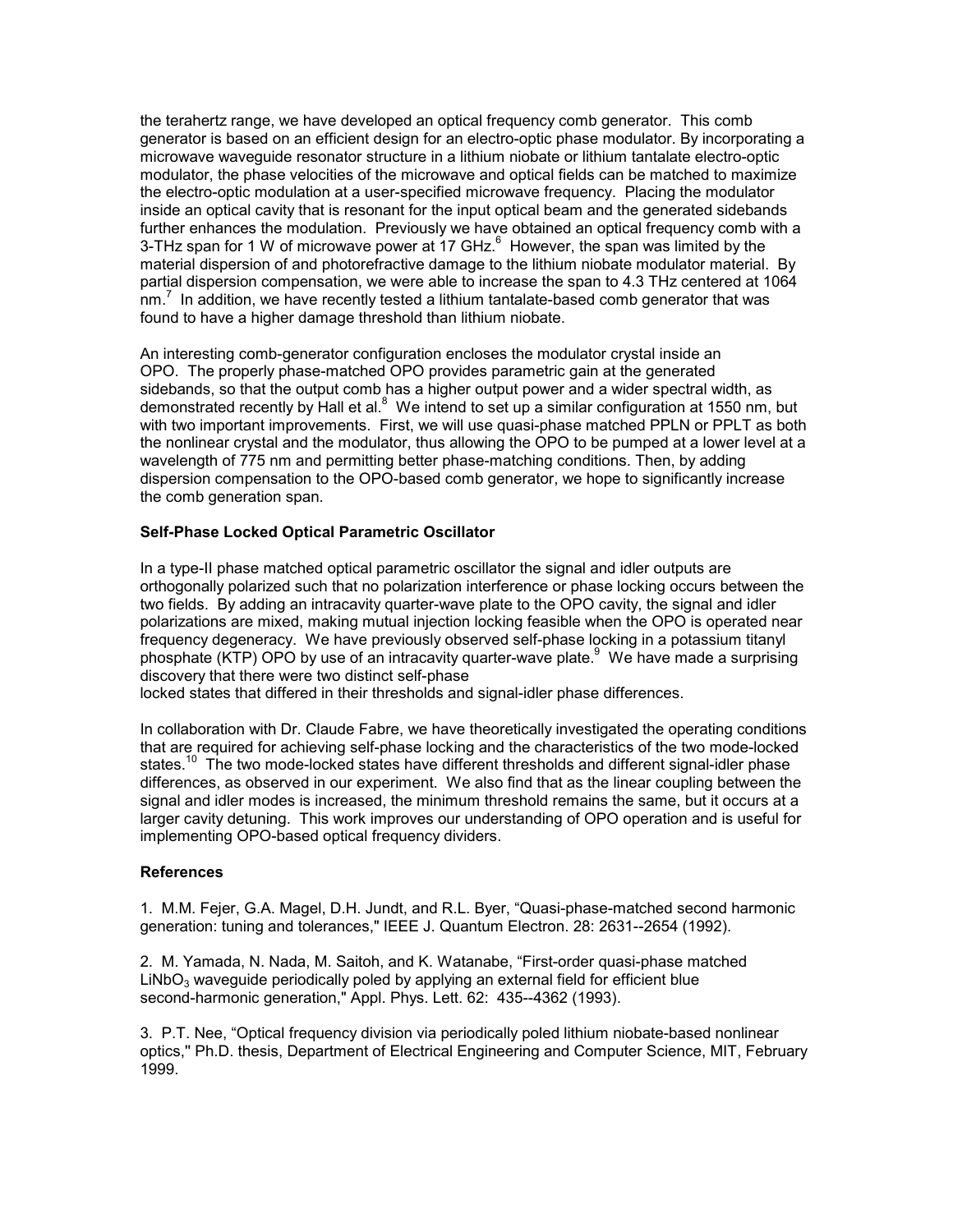4. P.G. Kwiat, E. Waks, A.G. White, I. Appelbaum, and P.H. Eberhard, "Ultrabright source of polarization-entangled photons," Phys. Rev. A 16: R773--R776 (1999).

5. J.H. Shapiro and N.C. Wong, "An ultrabright narrowband source of polarization-entangled photon pairs," J. Opt. B 2: L1--L4 (2000).

6. L.R. Brothers, D. Lee, and N.C. Wong, "Terahertz optical frequency comb generation and phase locking of an optical parametric oscillator at 665 GHz," Opt. Lett. 19: 245--247 (1994).

7. L.R. Brothers and N.C. Wong, "Dispersion compensation for terahertz optical frequency comb generation," Opt. Lett. 22: 1015--1017 (1997).

8. S.A. Diddams, D.J. Jones, L.S. Ma, S.T. Cundiff, and J.L. Hall, "Optical frequency measurement across a 104-THz gap with a femtosecond laser frequency comb," Opt. Lett. 25: 186--188 (2000).

9. E.J. Mason and N.C. Wong, "Observation of two distinct phase states in a self-phase locked type-II phase-matched optical parametric oscillator," Opt. Lett. 23: 1733--1735 (1998).

10. C. Fabre, E.J. Mason, and N.C. Wong, "Theoretical analysis of self-phase locking in a type II phase-matched optical parametric oscillator," Opt. Commun. 170: 299--307 (1999).

#### **Publications**

1. J.K. Bounds, "Quantum noise propagation in nonlinear media,'' Sc.D. thesis, Department of Electrical Engineering and Computer Science, MIT, February 1999.

2. C. Fabre, E.J. Mason, and N.C. Wong, "Theoretical analysis of self-phase locking in a type II phase-matched optical parametric oscillator," Opt. Commun. 170: 299--307 (1999).

3. P.T. Nee, "Optical frequency division via periodically poled lithium niobate-based nonlinear optics," Ph.D. thesis, Department of Electrical Engineering and Computer Science, MIT, February 1999.

4. J.H. Shapiro and N.C. Wong, "An ultrabright narrowband source of polarization-entangled photon pairs," J. Opt. B 2: L1--L4 (2000).

## **Object Detection and Recognition**

#### **Sponsors**

U.S. Army Research Office Grant DAAH04-95-1-0494 U.S. Air Force Office of Scientific Research Grant F49620-96-1-0028 U.S. Office of Naval Research Grant N00014-98-1-0606

#### **Project Staff**

Professor Jeffrey H. Shapiro, Dr. Thomas J. Green, Jr., Asuman E. Koksal, Brian M. Smith, Chen-Pang Yeang, Brent J. Yen

Our work on object detection and recognition includes collaborative research with Professors Alan S. Willsky and Sanjoy K. Mitter from MIT's Laboratory for Information and Decision Systems. Our work is also part of three large multi-university efforts: the Center for Imaging Science (headquartered at Johns Hopkins University), and two Multidisciplinary University Research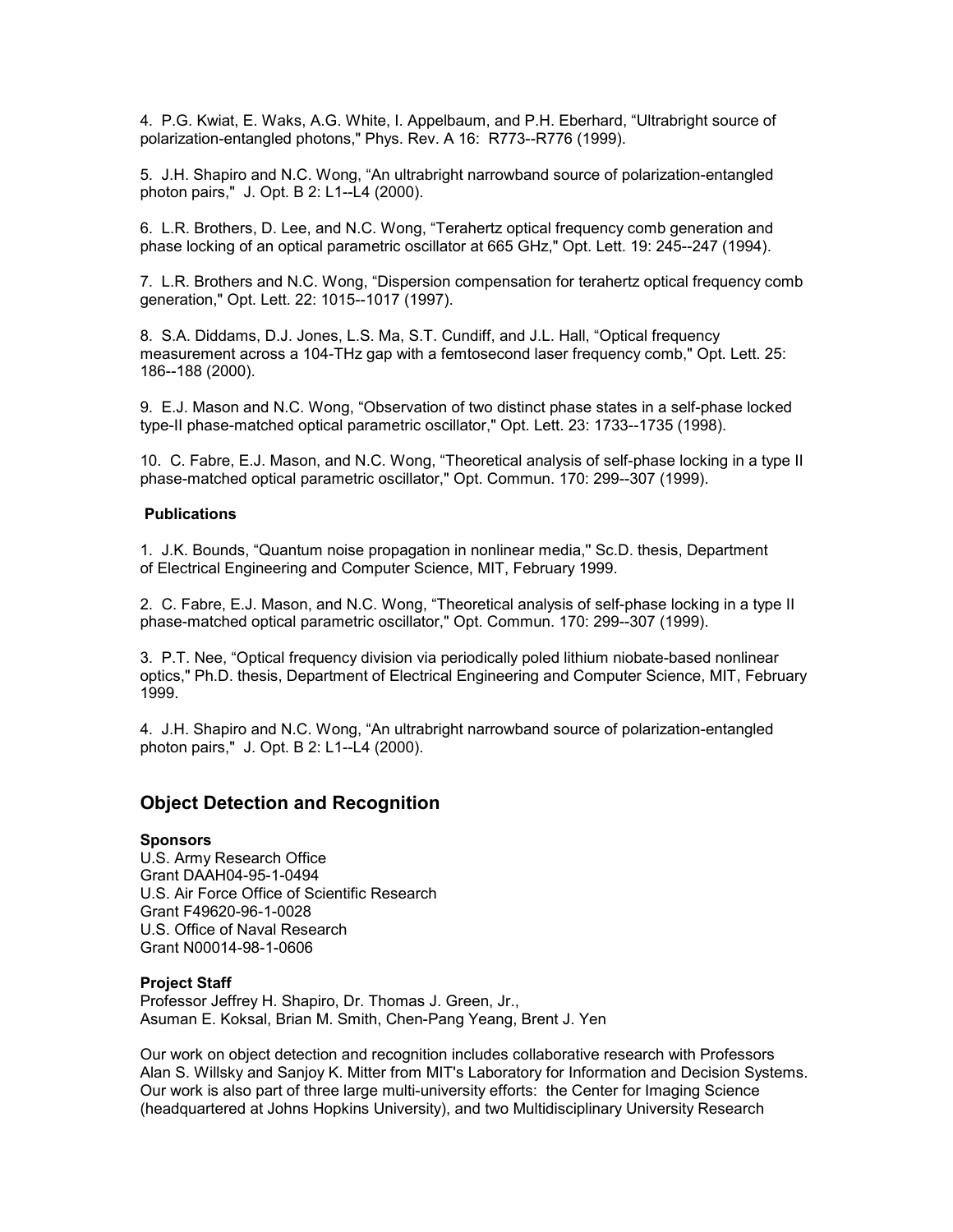Initiatives (headquartered at Boston University and Johns Hopkins University, respectively). All of these programs are aimed at developing the scientific underpinnings for what has long been a rather ad hoc field: automatic target detection and recognition (ATD/R).

### **Object Recognition Using Laser Radar Range Imagery**

The combined effects of laser speckle and local-oscillator shot noise degrade coherent laser radar range measurements. As a result, laser radar range imagery suffers from both uniformlydistributed range anomalies and Gaussian-distributed local-range errors. We have been working to develop a statistically-optimum approach for doing model-based object recognition using lowresolution, noise-degraded laser radar range images.<sup>1,2</sup> In particular, we have attempted to build an autonomous end-to-end system that uses raw sensor images as its input and provides recognition decisions as its output.

Our object recognition system consists of preprocessing, segmentation, feature-extraction and alignment/scoring steps. The preprocessor we have employed is the fast maximumlikelihood/estimation-maximization (ML/EM) algorithm,<sup>3</sup> which is a quasi-optimal, multiresolution anomaly-suppression scheme that we developed in previous work. The segmentation module we use performs planar range profiling on the ML/EM-processed range image to estimate and isolate the target region from its surrounding background. Our feature-extraction module provides relevant edge-based features that distill the essential characteristics needed to identify the target in the segmented range images. The alignment/scoring step first estimates the pose of the target in the image by means of posterior marginal pose estimation (PMPE), a quasi-optimal statistical technique for matching image features with those from a collection of models for targets that might be present in the image.<sup>4</sup> The alignment/scoring step is completed by comparing the PMPE objective-function values for matching the image to each member of the object-model data base, and then declaring the highest-scoring model to be the target that is present in the image.

We have obtained encouraging, preliminary performance results from our object recognition system using laser radar data from the MIT Lincoln Laboratory Infrared Airborne Radar (IRAR) data release<sup>5,6</sup> together with 3-D CAD models which account for the possible military targets that may have been present on the site imaged by the laser radar. In our continuing work we have been developing a quasi-analytic approach to target classification performance in the high carrier-to-noise ratio, good-performance regime. This effort is an outgrowth of our research, described below, on multi-sensor fusion for object pose estimation.

#### **Multiresolution Synthetic Aperture Radar**

Detecting and classifying the signatures of man-made targets in Synthetic Aperture Radar (SAR) imagery continues to be an important issue in image processing. Phenomenological studies using SAR data have demonstrated that multiresolution<sup>7,8</sup> or adaptiveresolution<sup>9</sup> processing of SAR imagery can lead to improved performance in discriminating artificial targets from natural clutter. Our previous research has indicated that image features exploited by such processors can be derived from the electromagnetic scattering characteristics of the targets and the clutter.<sup>10,11</sup> Specifically, in the work of Leung<sup>10</sup> we established a fundamental, physics-based understanding of multiresolution SARprocessing schemes for a one-dimensional, continuous-wave, stripmap-mode SAR with a simplified scalar electromagnetic reflection model. In further work by Yeang<sup>11</sup> we developed a detection scheme for a two-dimensional, pulse-wave, stripmap SAR with a more comprehensive polarimetric electromagnetic scattering model. Both of these physics-based studies, however, treated a restricted and simplified scenario: binary detection of the presence of a singlecomponent target in a stripmap-mode SAR image. In more recent research<sup>12,13</sup> we have extended the preceding physics-based approach to spotlight-mode SAR operation and to multiple-component target detection and classification. We are now in the process of developing performance-theory results for optimum, multiresolution SAR processors.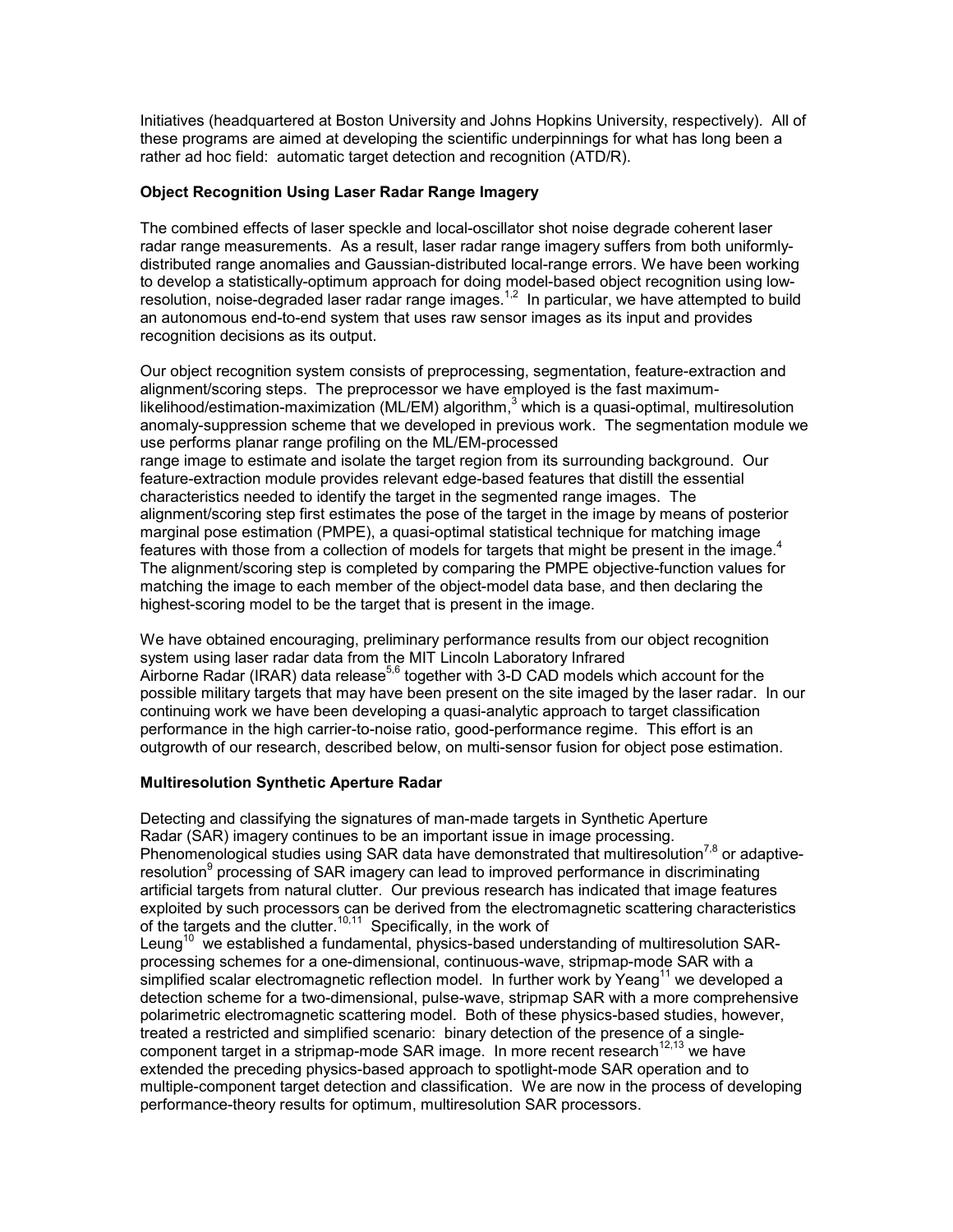#### **Multisensor Fusion for Object Pose Estimation**

In previous work, our collaborators from the Center for Imaging Science have established a theory, based on the Hilbert-Schmidt performance bound, for optimal pose estimation of groundbased targets.<sup>14</sup> We have been working to turn this group-theoretic approach into a performance evaluation tool for multisensor fusion. Using physics-based statistical models for high-rangeresolution radar (HRR), plus video, forward-looking infrared (FLIR), and laser radar range imagers, we have been quantifying the sensor fusion advantages afforded by combining various subsets of these sensors.<sup>15,16</sup> Our first task was to produce sensor fusion performance curves for pose estimation analogous to our earlier sensor fusion work on FLIR/laser-radar object detection.<sup>17</sup> The tradeoff curves for pose estimation---like our earlier work on target detection---were cast in terms of the signal-to-noise ratios (SNRs) of the passive sensors (video and FLIR) and the carrier-to-noise ratio (CNR) of the active sensors (HRR, laser radar). Our longer term objective is to use our understanding of the sensor physics to break through the SNR/CNR abstraction barriers and show that pose estimation performance can be understood as a function of operational scenario, i.e., in terms of the sensor, atmosphere, and object parameters that determine these intermediate performance metrics. We have previously accomplished such scenario-based performance evaluation for simple single-pixel laser radar target detection.<sup>18</sup> so we have reason to be optimistic about realizing the present, much more challenging goal. Toward that end, we have used simplified blocks-world models and Cramér-Rao bound asymptotic performance results to replace CAD-model simulations with analytical predictions for FLIR and LADAR target-orientation performance.<sup>19</sup> We are currently working to include HRR within our analytical performance-estimation framework, and have begun an asymptotic approach to classification performance (with pose uncertainty) that is a natural outgrowth of our pose-estimation theory.

#### **References**

1. A.E. Koksal, "Using multiresolution range-profiled real imagery in a statistical object recognition system,'' S.M. thesis, Department of Electrical Engineering and Computer Science, MIT, 1998.

2. A.E. Koksal, J.H. Shapiro, and W.M. Wells, III, "Model-based object recognition using laser radar range imagery,'' Proc. SPIE 3718: 256--266 (1999).

3. D.R. Greer, I. Fung, and J.H. Shapiro, "Maximum-likelihood multiresolution laser radar range imaging,'' IEEE Trans. Image Processing 6: 36--46 (1997).

4. W.M. Wells, III, "Statistical approaches to feature-based object recognition,'' International J. of Comput. Vision 21: 63--98 (1997).

5. J.K. Bounds, {em The Infrared Airborne Radar Sensor Suite}, RLE TR-610 (Cambridge: MIT Research Laboratory of Electronics, 1996).

6. IRAR data release, http://cis.jhu.edu/mit\_cis/laserradar/IRAR/IRARmain.html

7. W.W. Irving, L.M. Novak and A.S. Willsky, "A multiresolution approach to discriminating targets from clutter in SAR imagery,'' Proc. SPIE 2487: 272--299 (1995).

8. N.S. Subotic, B.J. Thelen, J.D. Gorman, and M.F. Reiley, "Multiresolution detection of coherent radar targets,'' IEEE Trans. on Image Processing 6: 21--35 (1997).

9. R.D. Chaney, A.S. Willsky, and L.M. Novak, "Coherent aspect-dependent SAR image formation,'' Proc. SPIE 2230: 256--274 (1994).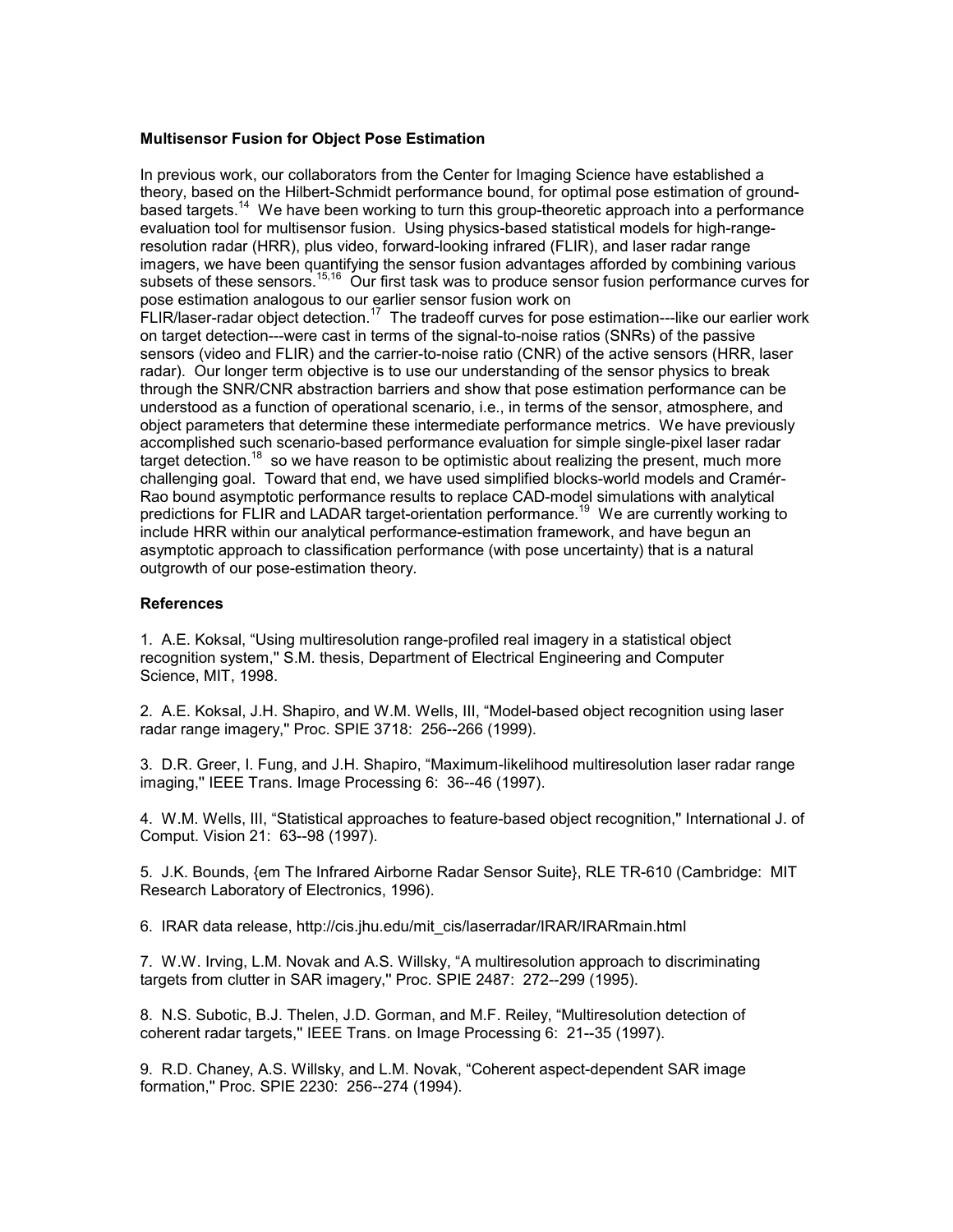10. G. Leung and J.H. Shapiro, "Toward a fundamental understanding of multiresolution SAR signatures,'' Proc. SPIE 3070: 100--109 (1997).

11. C.-P. Yeang and J.H. Shapiro, "Target detection theory for stripmap SAR using physics-based multiresolution signatures,'' Proc. SPIE 3370: 646--660 (1998).

12. C.-P. Yeang and J.H. Shapiro, "Target identification for stripmap- and spotlight-mode SARs using physics-based signatures,'' Proc. SPIE 3721: 748--762 (1999).

13. C.-P. Yeang, "Target identification theory for synthetic aperture radar images using physics-based signatures,'' Ph.D. thesis, Department of Electrical Engineering and Computer Science, MIT, August 1999.

14. U. Grenander, M.I. Miller, and A. Srivastava, "Hilbert-Schmidt lower bounds for estimators on matrix Lie groups,'' IEEE Trans. Pattern Analysis and Machine Intell. 20: 790--802 (1998).

15. J. Kostakis, M. Cooper, T.J. Green, Jr., M.I. Miller, J.A. O'Sullivan, J.H. Shapiro, and D.L. Snyder, "Multispectral active-passive sensor fusion for ground-based target orientation estimation,'' Proc. SPIE 3371: 500--507 (1998).

16. J. Kostakis, M. Cooper, T.J. Green, Jr., M.I. Miller, J.A. O'Sullivan and J.H. Shapiro, "Multispectral sensor fusion for ground-based target orientation estimation: FLIR, LADAR, HRR,'' Proc. SPIE 3718: 14--24 (1999).

17. S.M. Hannon and J.H. Shapiro, "Active-passive detection of multipixel targets,'' Proc. SPIE 1222: 2--23 (1990).

18. J.H. Shapiro, B.A. Capron, and R.C. Harney, "Imaging and target detection with a heterodyne-reception optical radar,'' Appl. Opt. 20: 3292--3313 (1981).

19. A.E. Koksal, J.H. Shapiro, and M.I. Miller, "Performance analysis for ground-based target orientation estimation: FLIR/LADAR sensor fusion,'' Paper presented at the 33rd Asilomar Conference on Signals, Systems, and Computers, Pacific Grove, California, October 1999.

#### **Publications**

1. A.E. Koksal, J.H. Shapiro, and W.M. Wells, III, "Model-based object recognition using laser radar range imagery,'' Proc. SPIE 3718: 256--266 (1999).

2. J. Kostakis, M. Cooper, T.J. Green, Jr., M.I. Miller, J.A. O'Sullivan, and J.H. Shapiro, "Multispectral sensor fusion for ground-based target orientation estimation: FLIR, LADAR, HRR,'' Proc. SPIE 3718: 14--24 (1999).

4. J.H. Shapiro, "Bounds on the area under the ROC curve.'' J. Opt. Soc. Am. A 16: 53--57 (1999).

5. J.H. Shapiro, "An extended version of Van Trees's receiver operating characteristic approximation.'' IEEE Trans. Aerosp. and Electron. Systems 35: 709--716 (1999).

6. C.-P. Yeang and J.H. Shapiro, "Target identification for stripmap- and spotlight-mode SARs using physics-based signatures,'' Proc. SPIE 3721: 748--762 (1999).

7. C.-P. Yeang, "Target identification theory for synthetic aperture radar images using